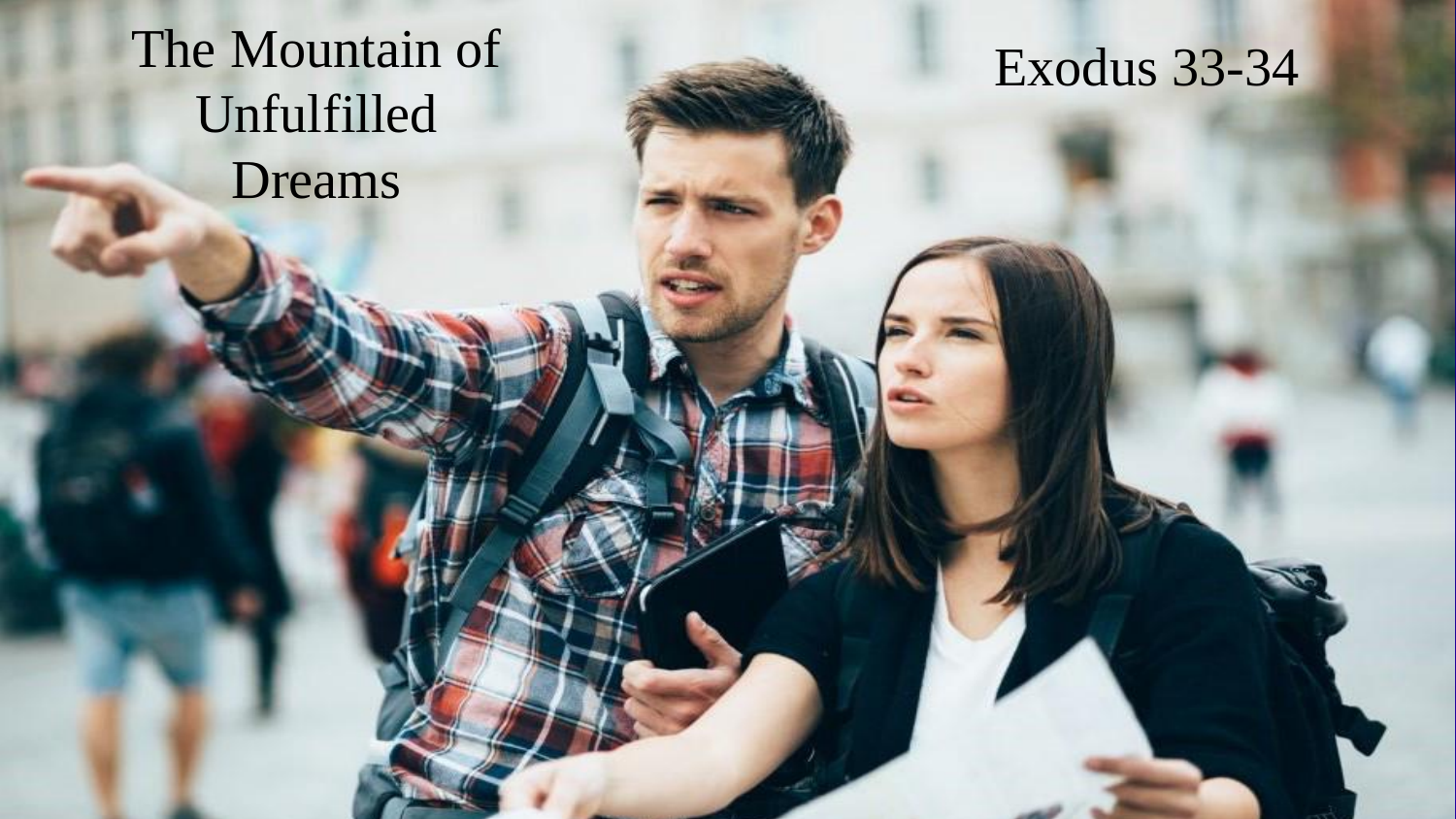## Moses' Mount Nebo Experience

God led him to the peak of Mount Nebo where he could see the promised land

however, God told him he could not enter the promised land.

Mount Nebo's are a universal experience for all of us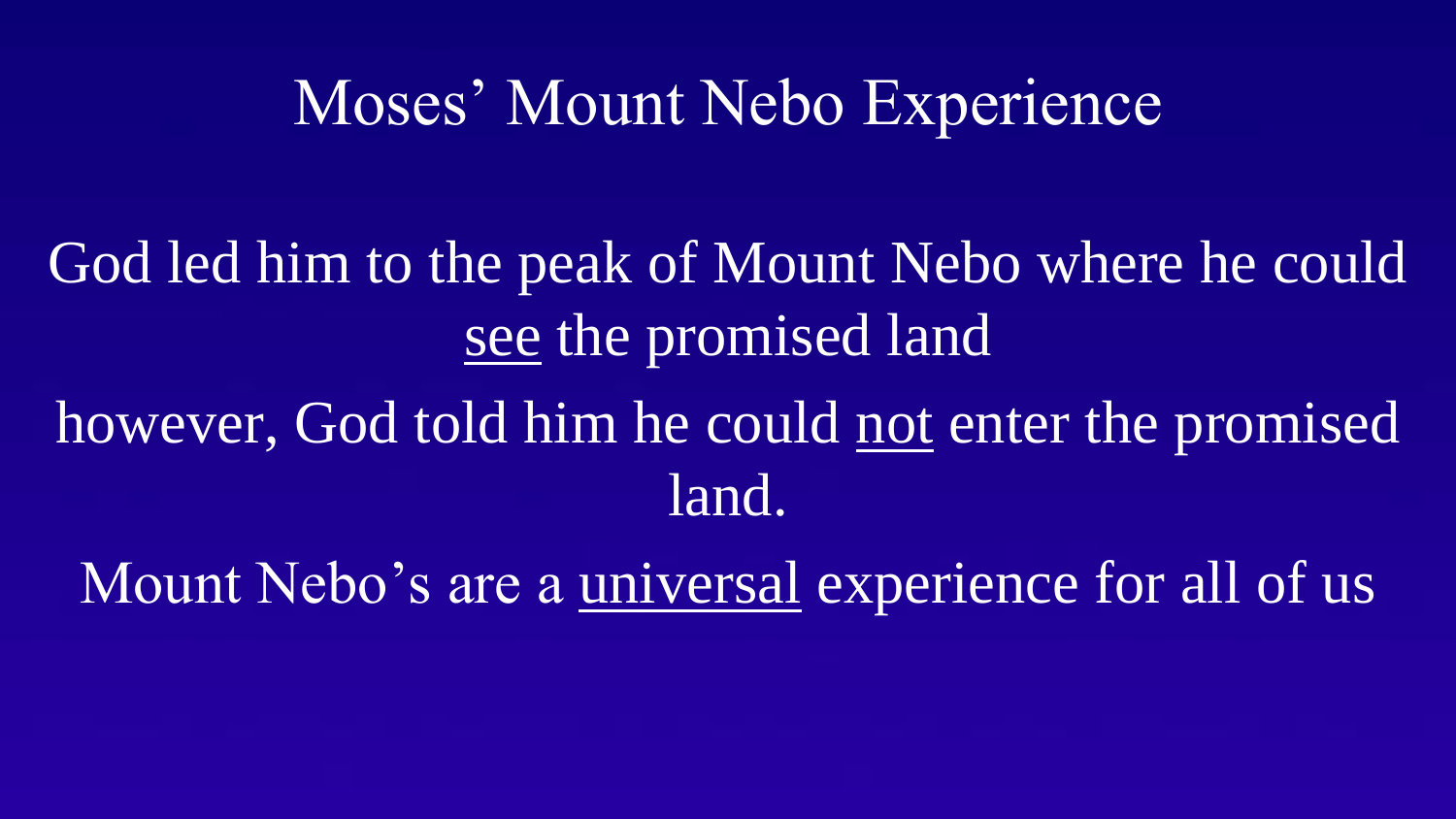## Moses' Mount Nebo Experience

Moses's purpose was to take the children of Israel into the promise land however, he himself was not allowed to go in Moses learned that it is easier to take people out of slavery-then to get slavery out of people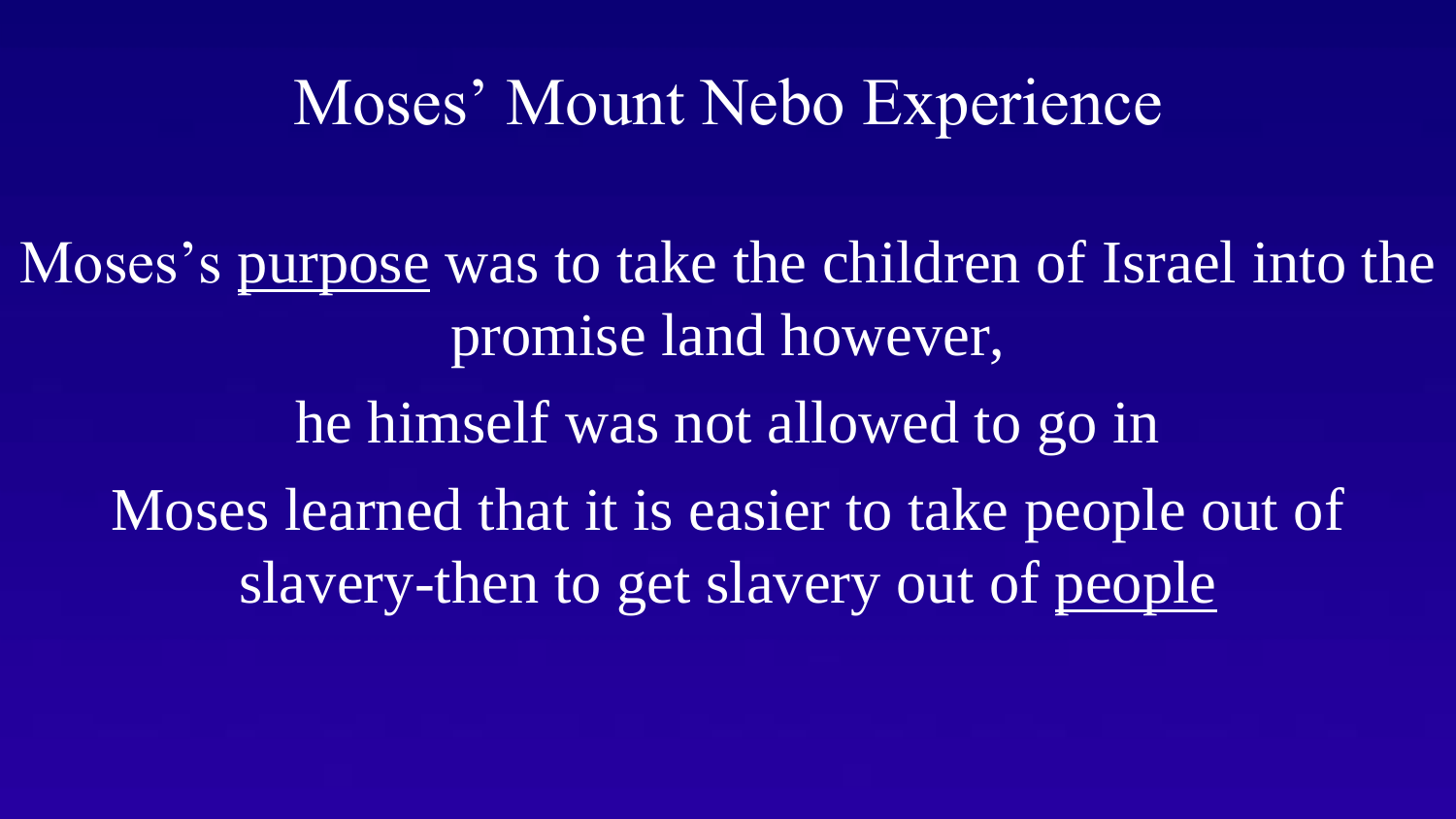The Preparation Moses Made to Take the Children of Israel into the Promise Land

> Moses was a man of prayer -Exodus 33:12-13 Moses was called a servant leader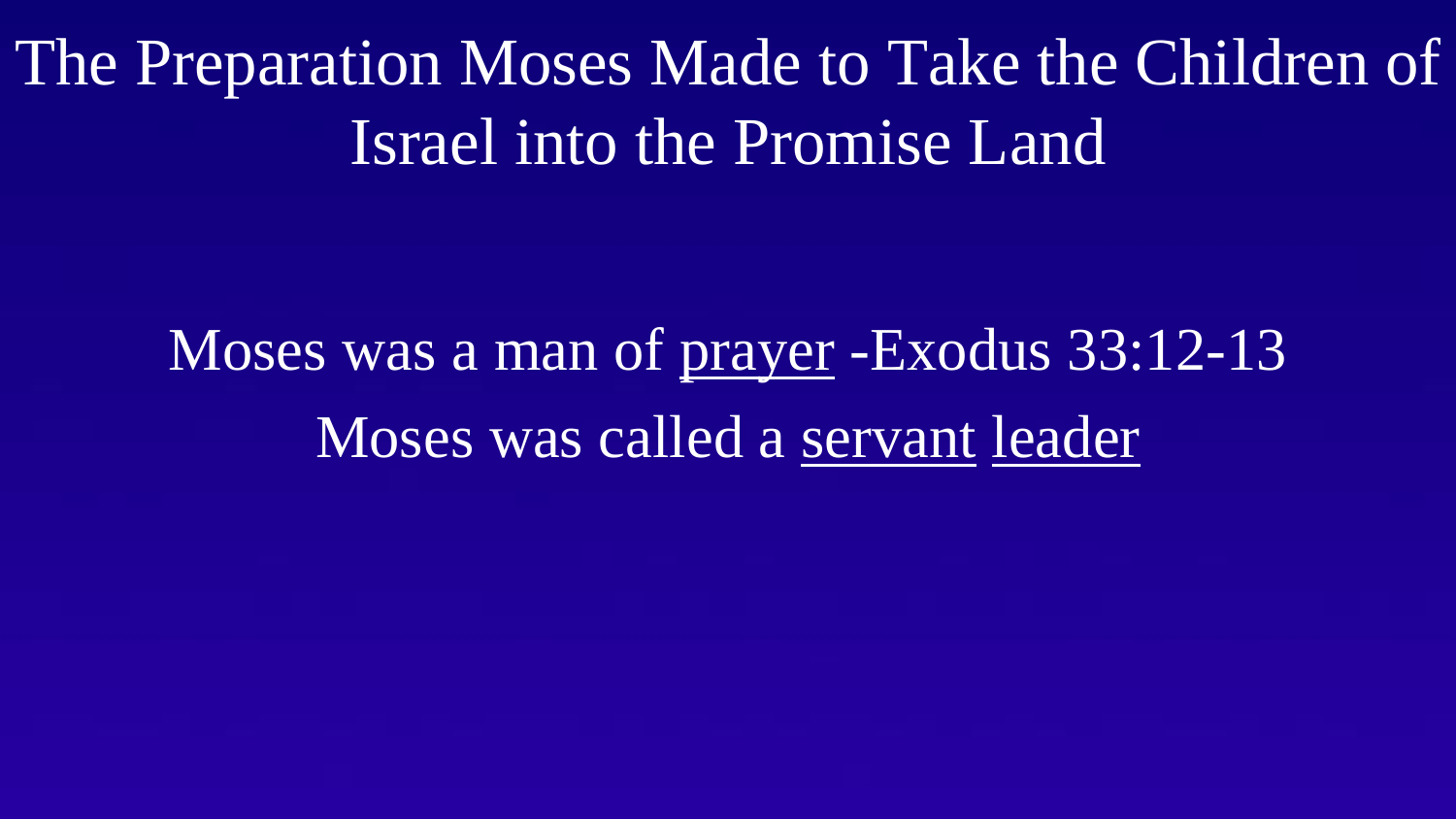The Preparation Moses Made to Take the Children of Israel into the Promise Land

> A servant leader's motto: "His will not our right, His pleasure not our position, His glory and not what we decide"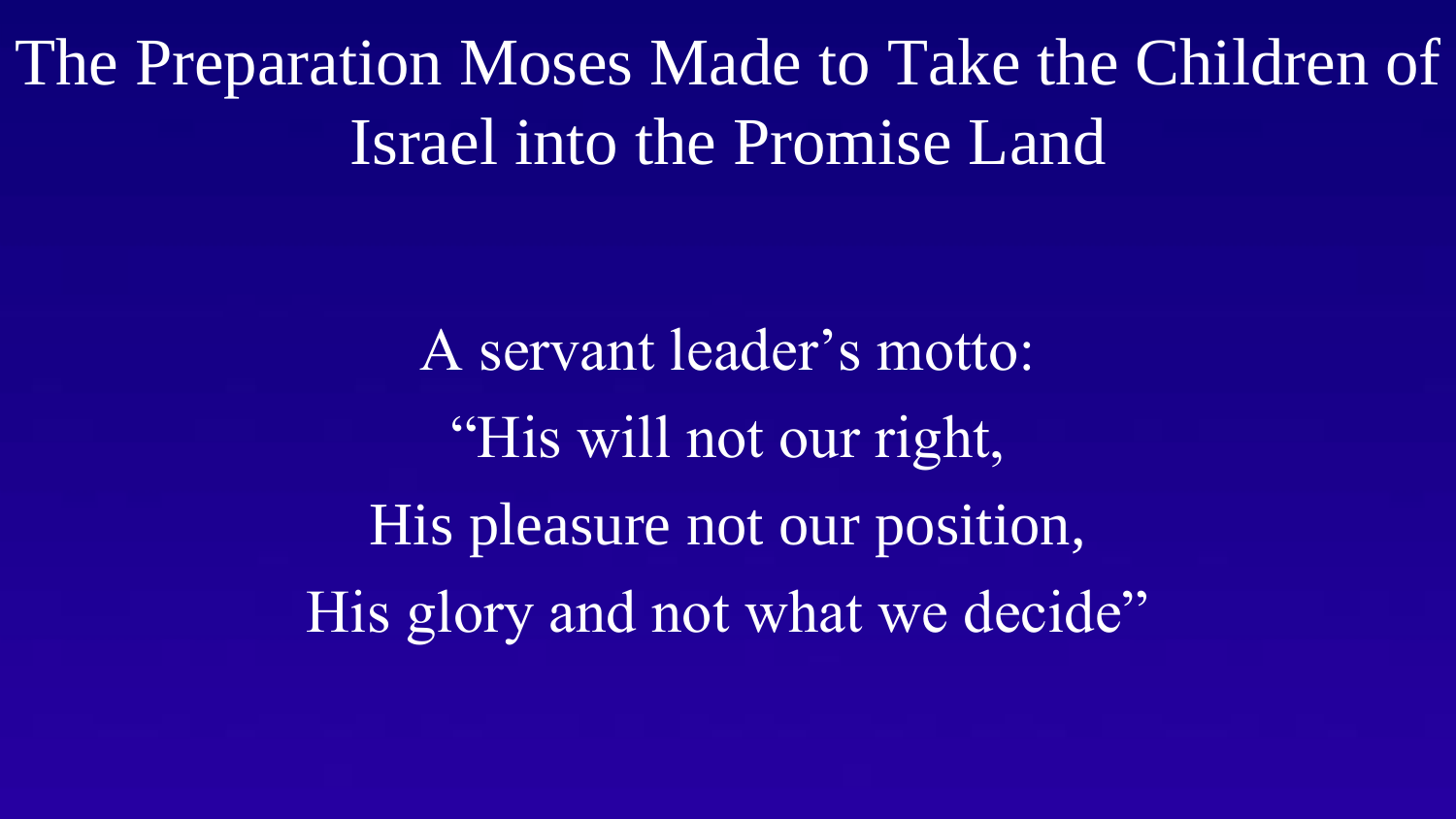The Preparation Moses Made to Take the Children of Israel into the Promise Land

Moses' education in Pharaoh's palace prepared him to write the Pentateuch;

Genesis, Exodus, Leviticus, Numbers, Deuteronomy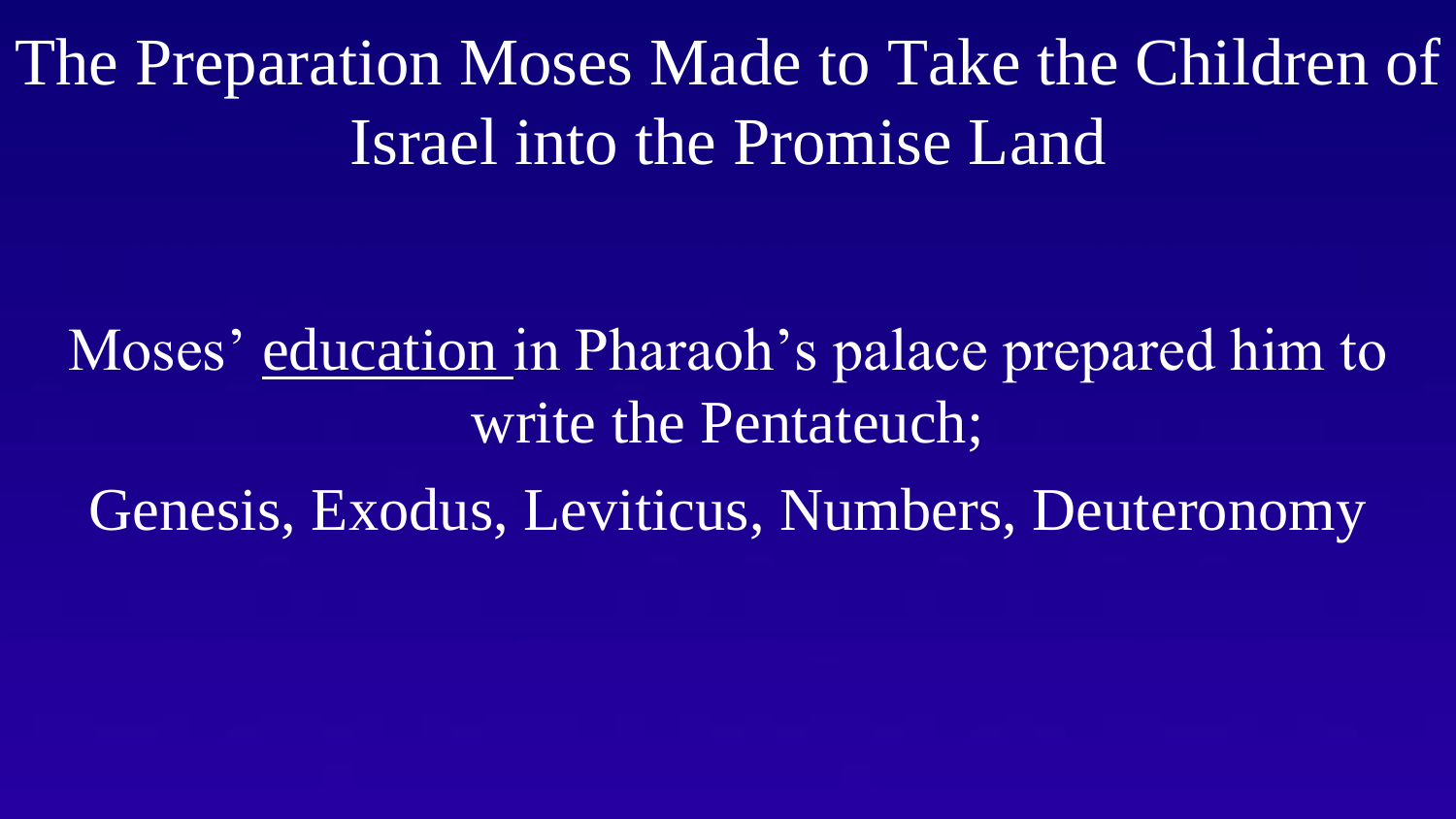# Why Moses Was Not Permitted to Enter the Promise Land

God told Moses to speak to the rock and the people would have water to drink

Out of anger Moses struck the rock with his staff, the same staff that parted the

Red Sea, and it was the same staff that in he used in anger when he killed the Egyptian who was exploiting a Hebrew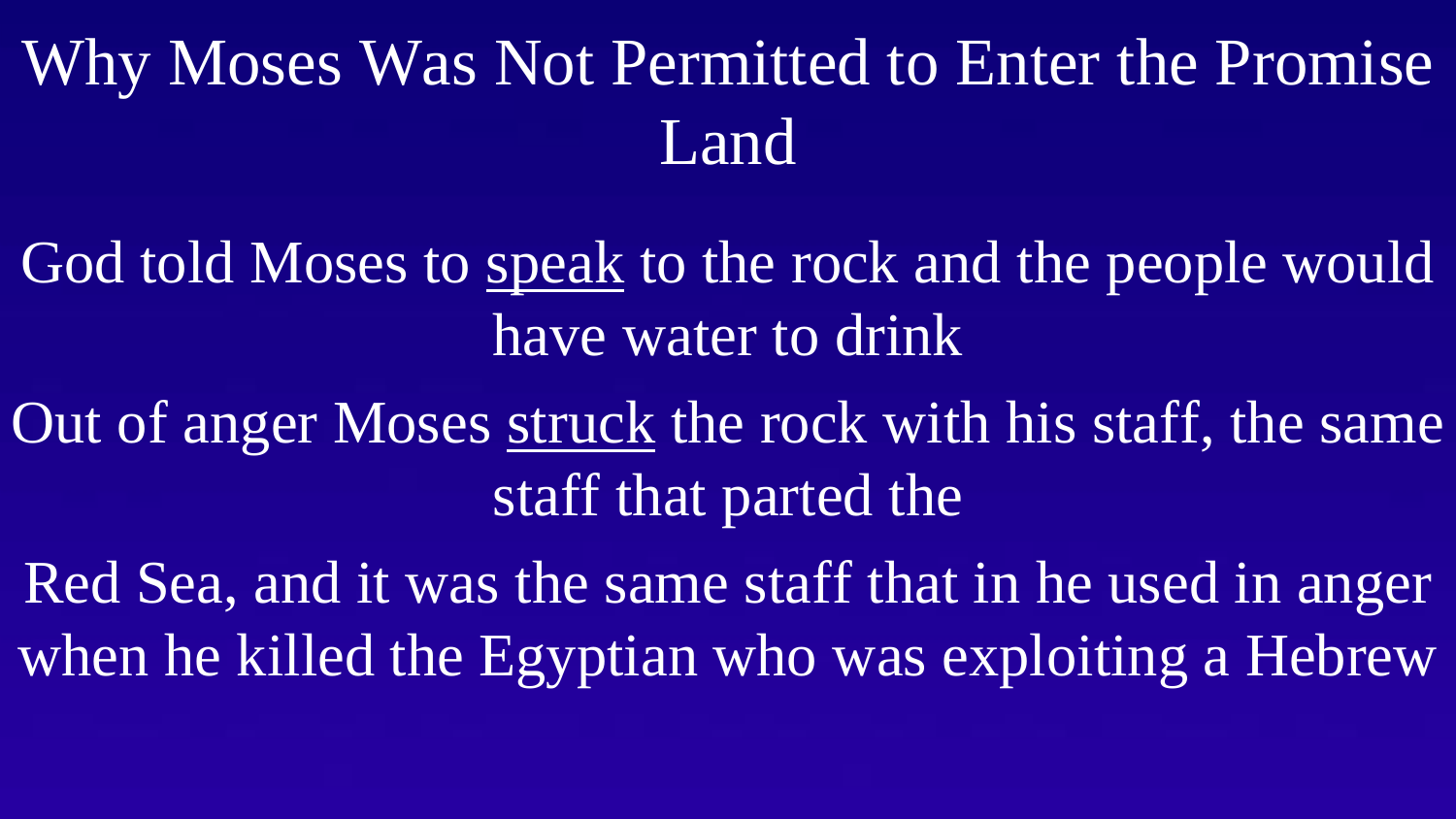## Why Moses Was Not Permitted to Enter the Promise Land

# Bottom line he was disobedient He was arrogant It is serious deadly serious when we take the name the Lord's name in vain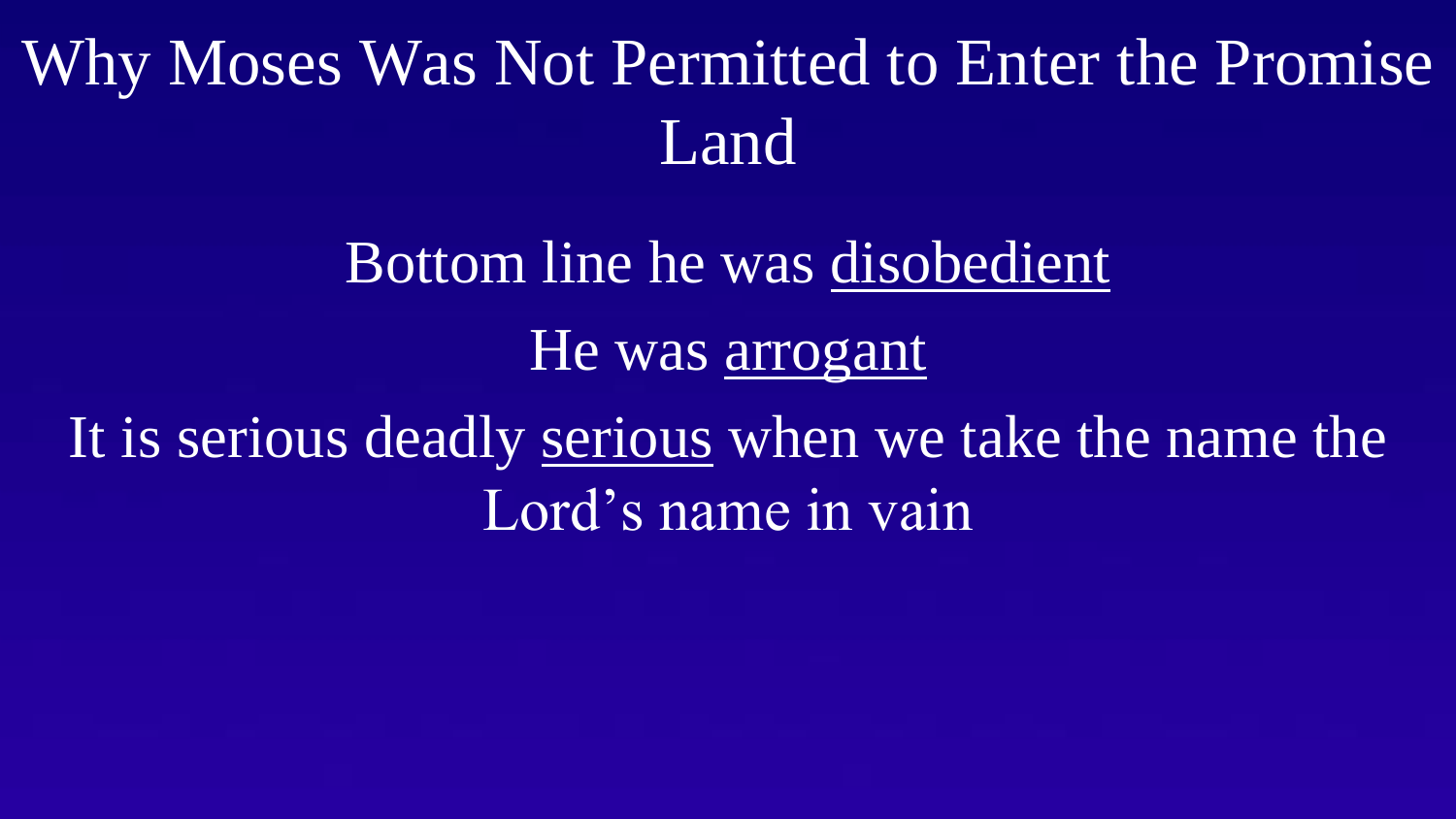### Moses on the Mount of Transfiguration

#### God doesn't leave any business unfinished

A lot of things about tomorrow I don't seem to understand